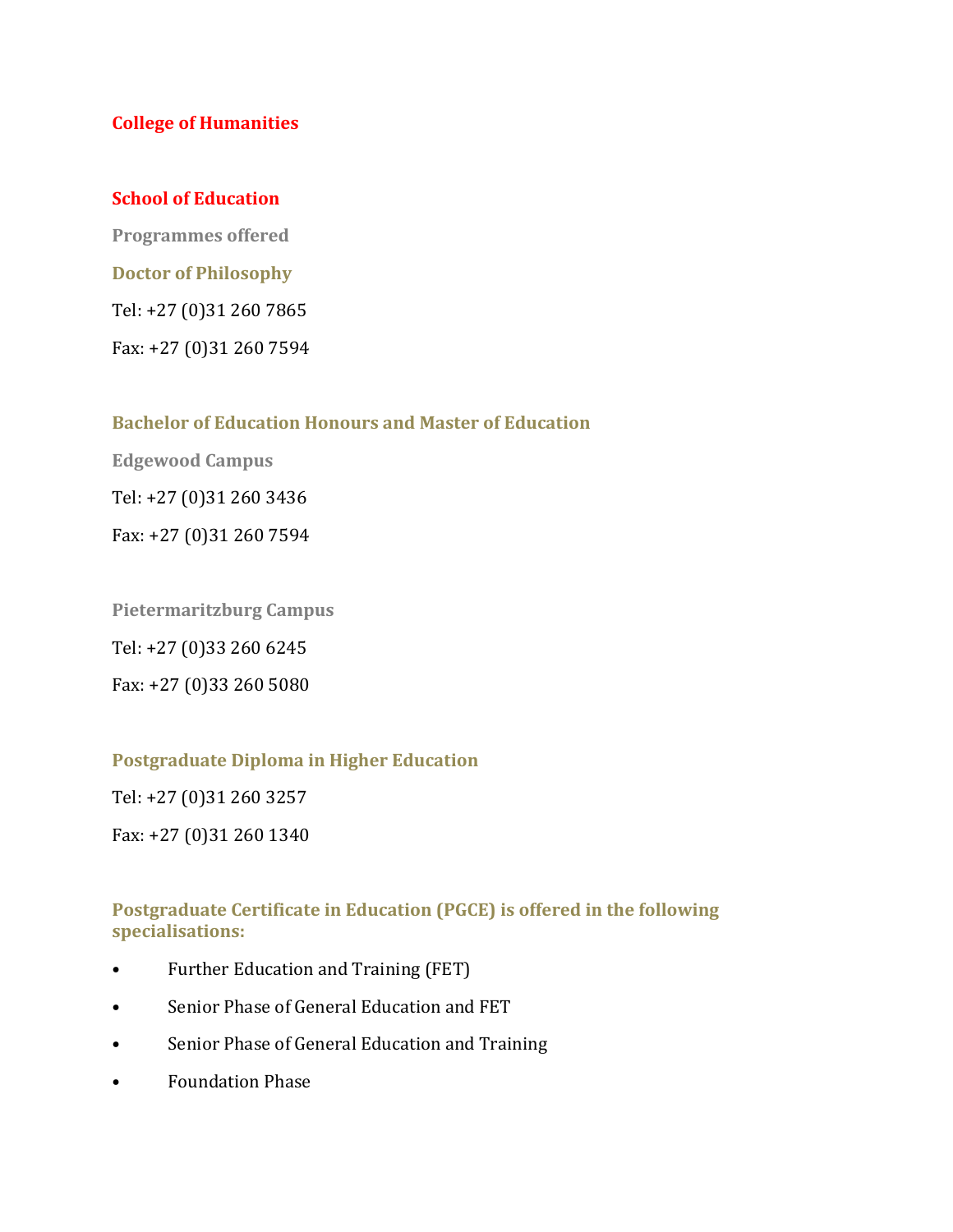**Edgewood Campus** Tel: +27 (0)31 260 3608 Fax: +27 (0)31 260 2609

**Pietermaritzburg Campus**

Tel: +27 (0)33 260 5248

Fax: +27 (0)33 260 5080

#### **The Bachelor of Education Honours (BEd Hons) is offered in the following specialisations:**

- Adult Education
- Curriculum Studies
- Education Leadership, Management and Policy
- Educational Psychology
- Education and Development
- Gender Education
- History Education
- Language and Media Studies
- School Guidance and Counselling
- Science and Mathematics Education
- Social Justice Education
- Social Science Education
- Teacher Education and Professional Development
- Technology Education

# **Master of Education (MEd) is offered in the following specialisations:**

- Adult Education
- Curriculum Studies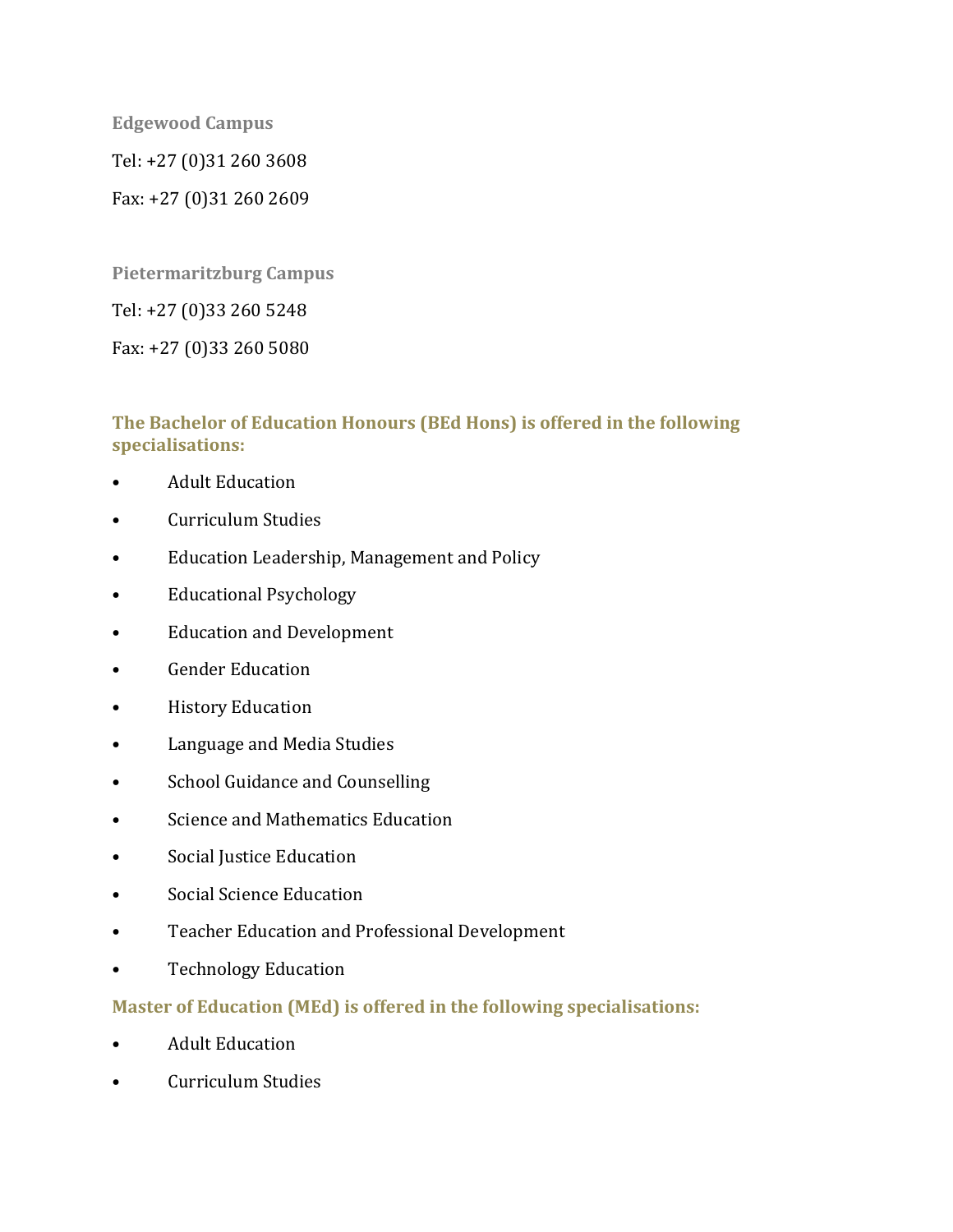- Education Leadership, Management and Policy
- Educational Psychology
- Education and Development
- Gender Education
- History Education
- Higher Education
- Language and Media Studies
- Mathematics Education
- Science Education
- Social Justice Education
- Social Science Education
- Teacher Education and Professional Development
- Technology Education

# **School of Applied Human Science**

# **Honours, Masters, Ph D and Postdoctoral Study offered in:**

- Childcare and Protection, Howard College
- Criminology, Howard College
- Culture, Communication and Media Studies, Howard College
- Health Promotion, Howard College
- Psychology, Clinical, Counselling, Educational (Pmb only) Research and Industrial Howard College, PMB
- Social Work, Howard College

# **School of Arts**

# **Honours, Masters, Ph D and Postdoctoral Study offered in:**

- Afrikaans en Nederlands, Howard College, PMB
- Art History, PMB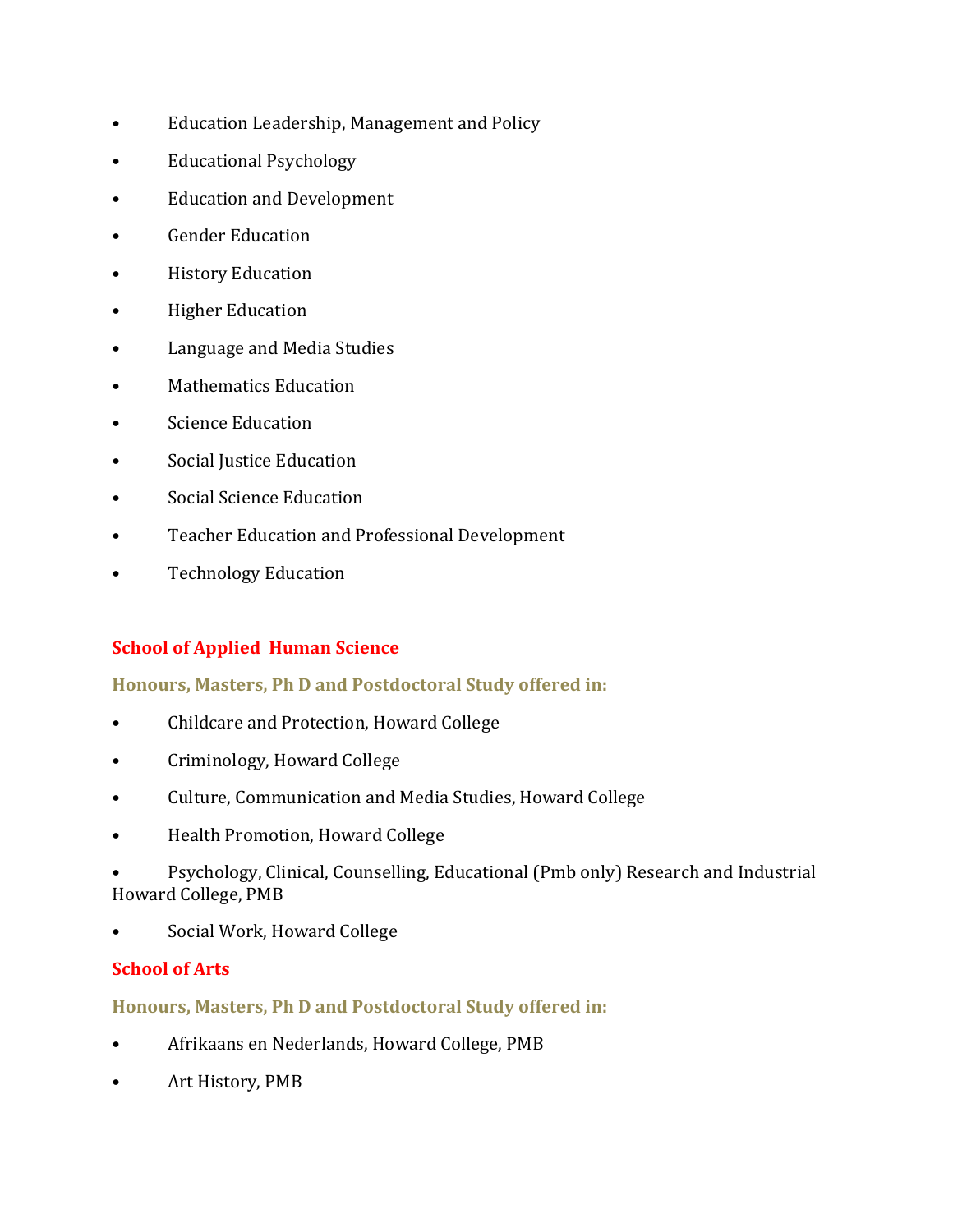- Drama and Performance Studies, Howard College PMB
- Educational Linguistics, PMB
- English Studies (incl. Southern African Literature), Howard College, PMB
- Fine Art, PMB
- French, Howard College, PMB
- German, Howard College
- isiZulu (mother-tongue and non-mother-tongue), Howard College, PMB
- Linguistics, Howard College
- Media and Cultural Studies, Howard College, PMB
- Music, Howard College
- Translation Studies, Howard College

# **School of Built Environment and Development Studies**

**Honours, Masters, Ph D and Postdoctoral Study offered in:**

- Architecture, Howard College
- Community Development, Howard College
- Development Studies, Howard College
- Housing, Howard College
- Population Studies, Howard College
- Town and Regional Planning, Howard College

• Urban and Regional Planning: Development Planning, Environment and Planning, Howard College

# **School of Religion, Philosophy and Classics**

# **Honours, Masters, Ph D and Postdoctoral Study offered in:**

- African Christianity, PMB
- African Theology, PMB
- Biblical Studies, PMB
- Catholic Theology, PMB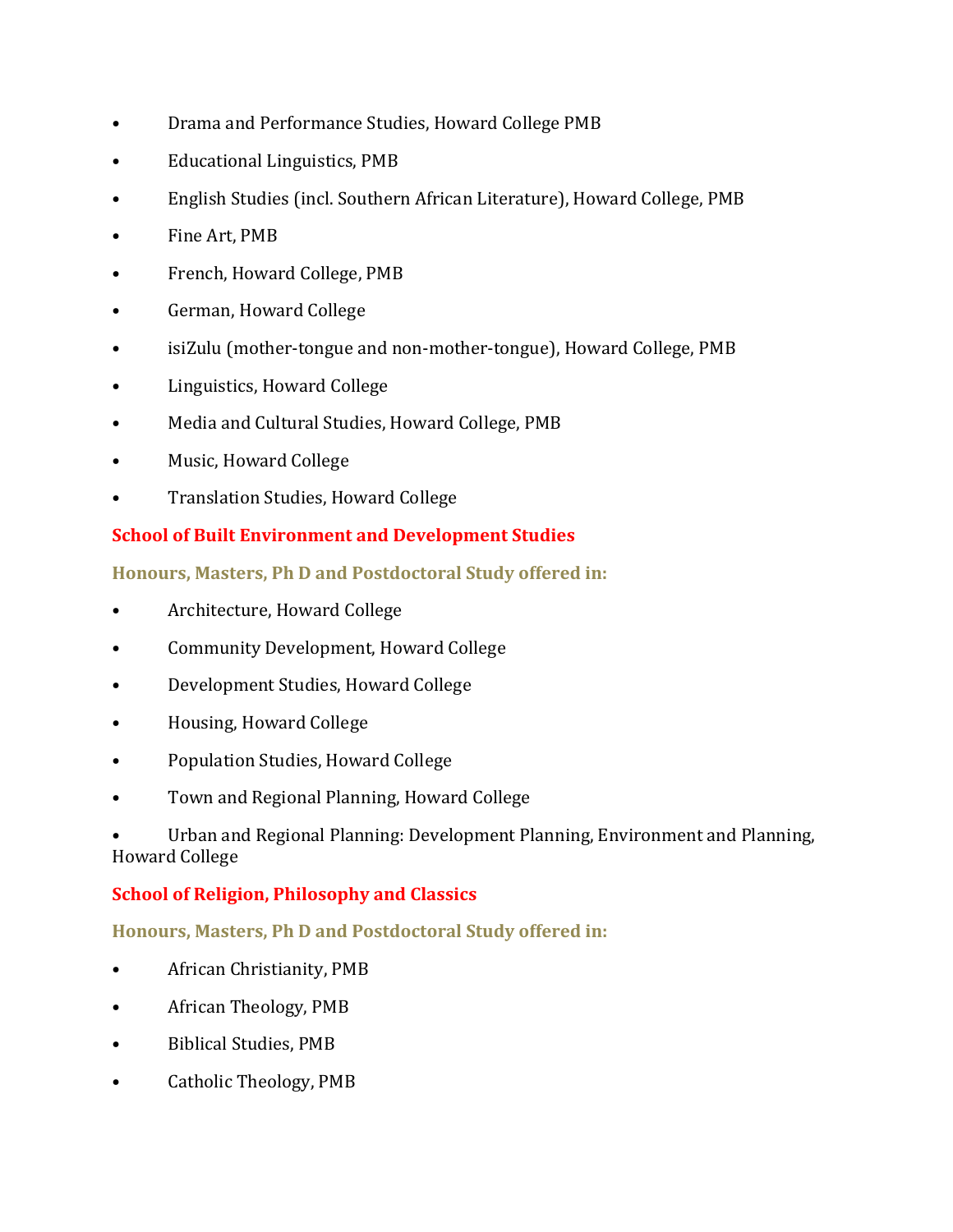- Christian Spirituality, PMB
- Classics, (Greek, Latin, Classical Civilisation), Howard College, PMB
- Cognitive Science, Howard College, PMB
- Comparative and Applied Ethics, PMB
- Gender and Religion, PMB
- History of Christianity, PMB
- Historical and Modern Theologies, PMB
- Industrial Mission, PMB
- Ministerial Studies, PMB
- Religion and Social Transformation, Howard College
- Religious Studies, Howard College, PMB
- Religion Education, Howard College
- Systematic Theology, PMB
- Theology and Development, PMB
- Theology, PMB

# **School of Social Science**

# **Honours, Masters, Ph D and Postdoctoral Study offered in:**

- Anthropology, Howard College
- Computer Science, PMB
- Cultural and Heritage Tourism, Howard College
- Economic History, Howard College
- Ethics Studies, PMB
- Gender Studies, Howard College, PMB
- Global Studies, Howard College
- Government, Business and Ethics, PMB
- History, Howard College, PMB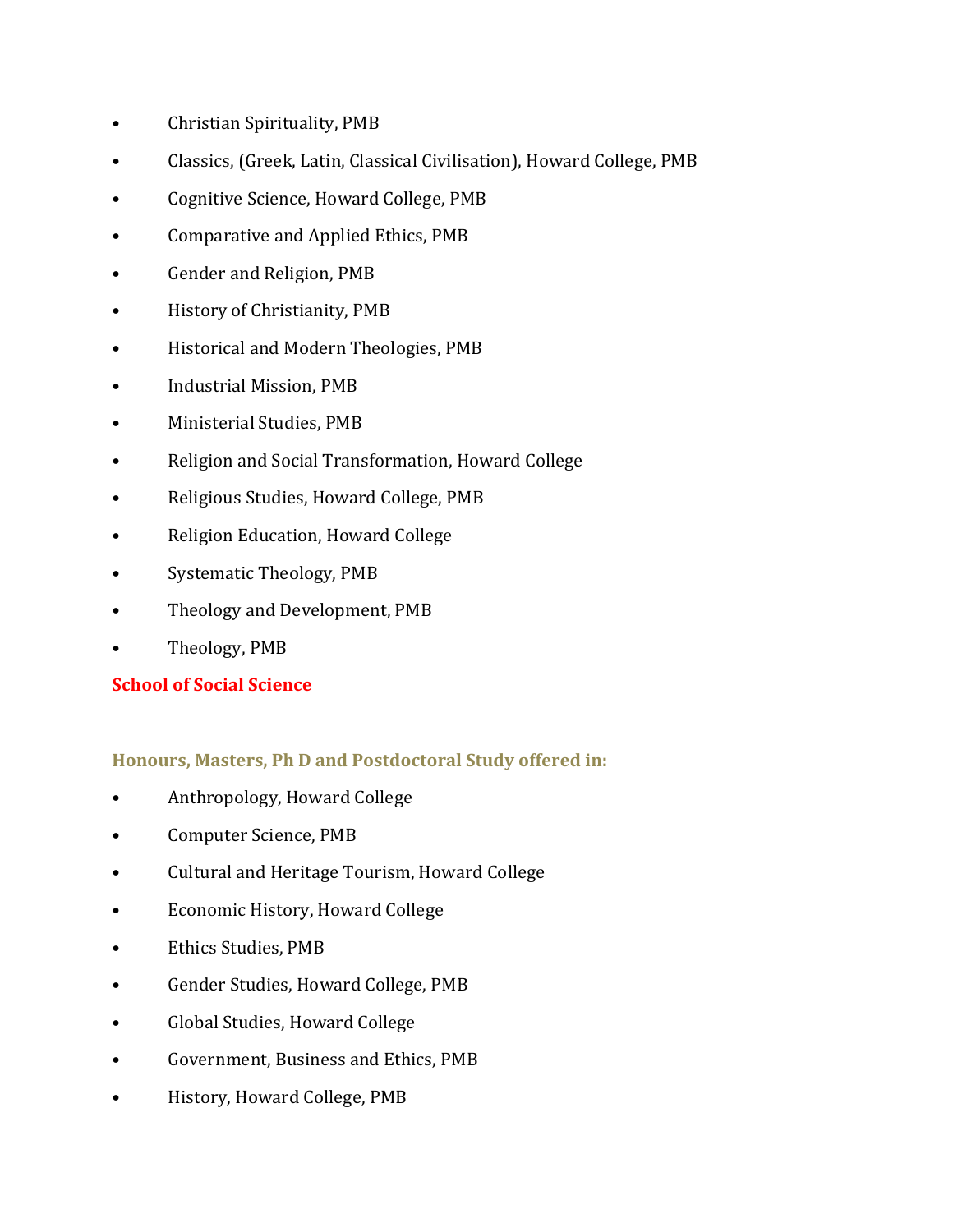- Industrial, Organisational and Labour Studies, Howard College
- Information Studies, PMB
- Information Systems and Technology, PMB
- Philosophy, Howard College, PMB
- Policy and Development Studies, PMB
- Political Science, Howard College, PMB
- Politics, Philosophy, Economics, Howard College
- Public Policy, Howard College
- Sociology, Howard College, PMB
- Geography and Environmental Management, Howard College
- Geographical Sciences, PMB

#### **Postgraduate Diplomas in Arts and Social Science**

**Howard College**

Tel: +27 (0)31 260 2133/3565 • Fax: +27 (0)31 260 2372

**Pietermaritzburg**

Tel: +27 (0)33 260 5699 • Fax: +27 (0)33 260 6327

- Cultural and Heritage Tourism, Howard College (not offered in 2012)
- Drama and Performance Studies, PMB
- Fine Art, PMB
- Information Studies, PMB
- Psychology, PMB
- Records and Archival Management, PMB
- Policy and Development Studies, PMB
- Community Development, Howard College

# **Professional and Vocational Degrees**

**Howard College**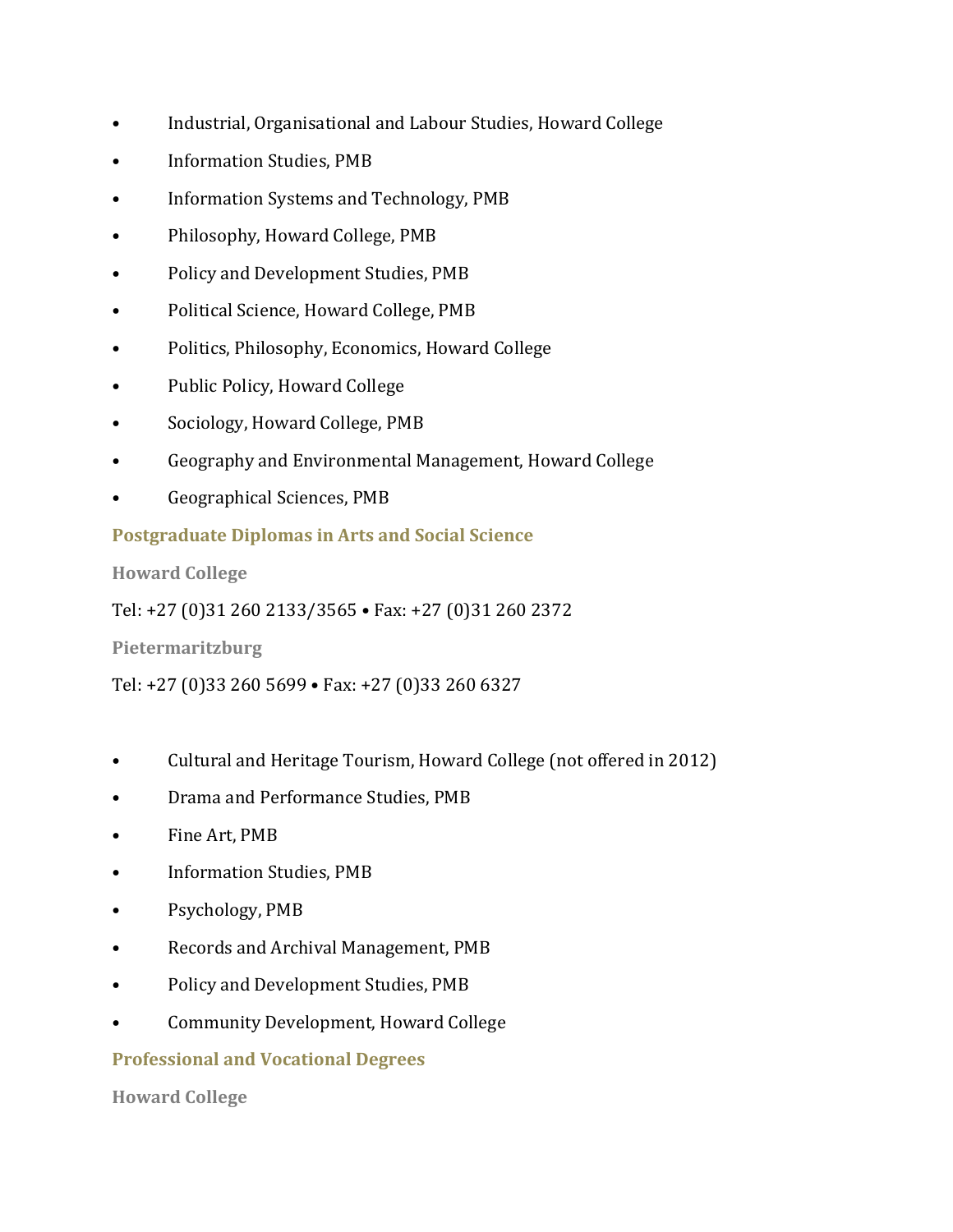Tel: +27 (0)31 260 2133/3565 • Fax: +27 (0)31 260 2372

**Pietermaritzburg**

Tel: +27 (0)33 260 5699 • Fax: +27 (0)33 260 6327

**Howard College and Pietermaritzburg:**

BSocSc Hons (Psychology)

**Howard College only:** 

• BSocScHons, Psychology, MArch, PhD, MTRP, MHous, MScURP (DevPI),

• MScURP (EnvPI), MScURP, MDevStud, MPopStud, PhD, MSW (Welfare Policy and Development), MSW (Research), PhD, MCHPR (Child Care and Protection).

Note that not every programme/speciality will necessarily be offered on both campuses and in every year. Please confirm availability.

Note that:

- Not every programme/speciality will necessarily be offered on both campuses and in every year. Please confirm availability.
- Masters programmes comprise either coursework and a dissertation or research only.

| Closing date for applications: |                 |  |
|--------------------------------|-----------------|--|
| Postgraduate                   | 30              |  |
| Certificate in                 | <b>November</b> |  |
| Education                      | 2011            |  |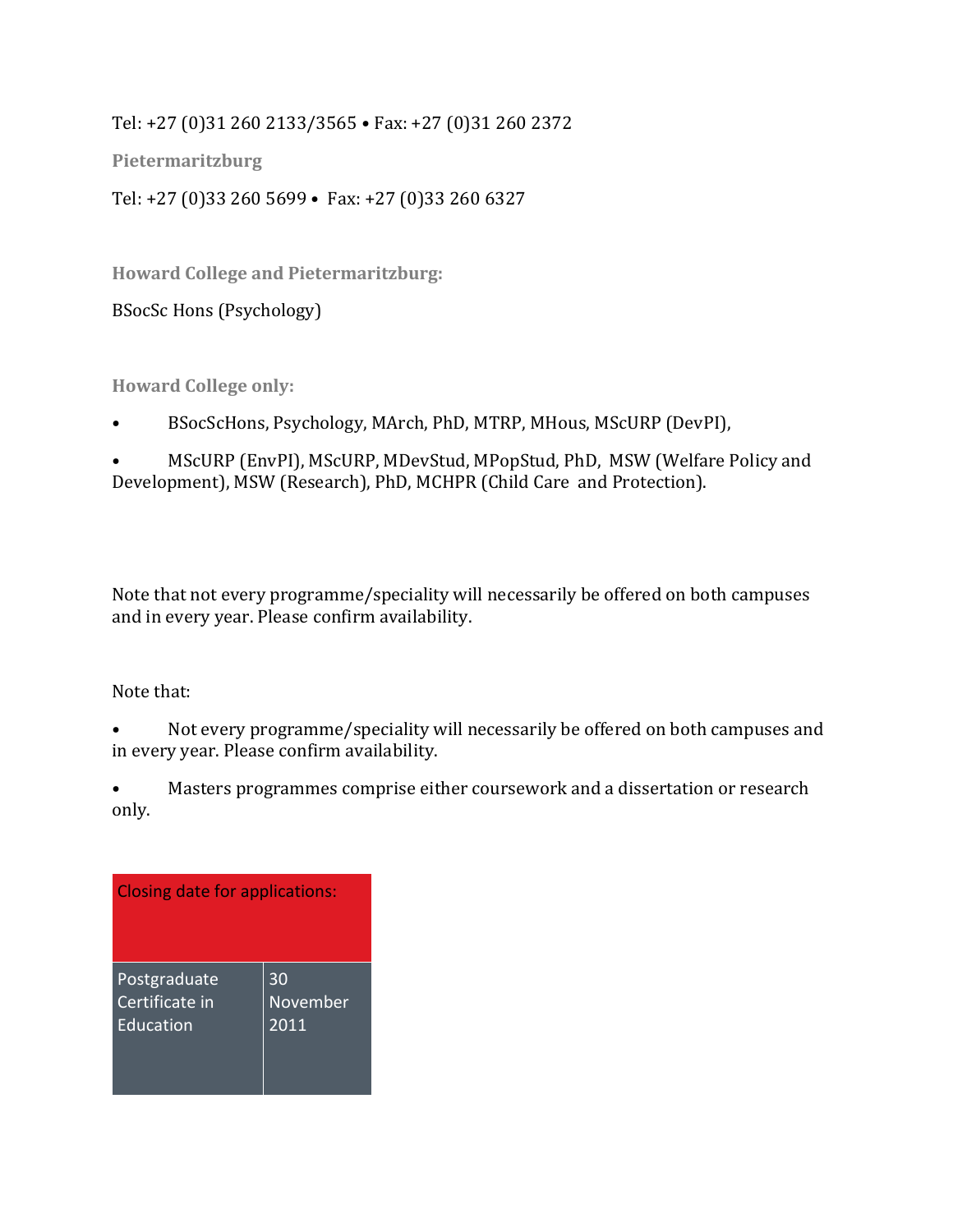| Postgraduate                                                   | $\overline{30}$        |
|----------------------------------------------------------------|------------------------|
| Diploma in                                                     | November               |
| Education                                                      | 2011                   |
| <b>Bachelor</b> of<br>Education<br><b>Honours</b><br>(BEdHons) | 30<br>November<br>2011 |
| Master of<br><b>Education (MEd)</b>                            | 30<br>November<br>2011 |
| Doctor of                                                      | 28 October             |
| Philosophy (PhD)                                               | 2011                   |

Note that programmes may not be offered at each level in every filed. Please confirm availability.

Howard College:

Tel: +27 (0)31 260 2133/3565

Fax: +27 (0)31 260 2372

Pietermaritzburg:

Tel: +27 (0)33 260 5699

Fax: +27 (0)33 260 6327

Note:

• Degree programmes comprise coursework modules and a dissertation.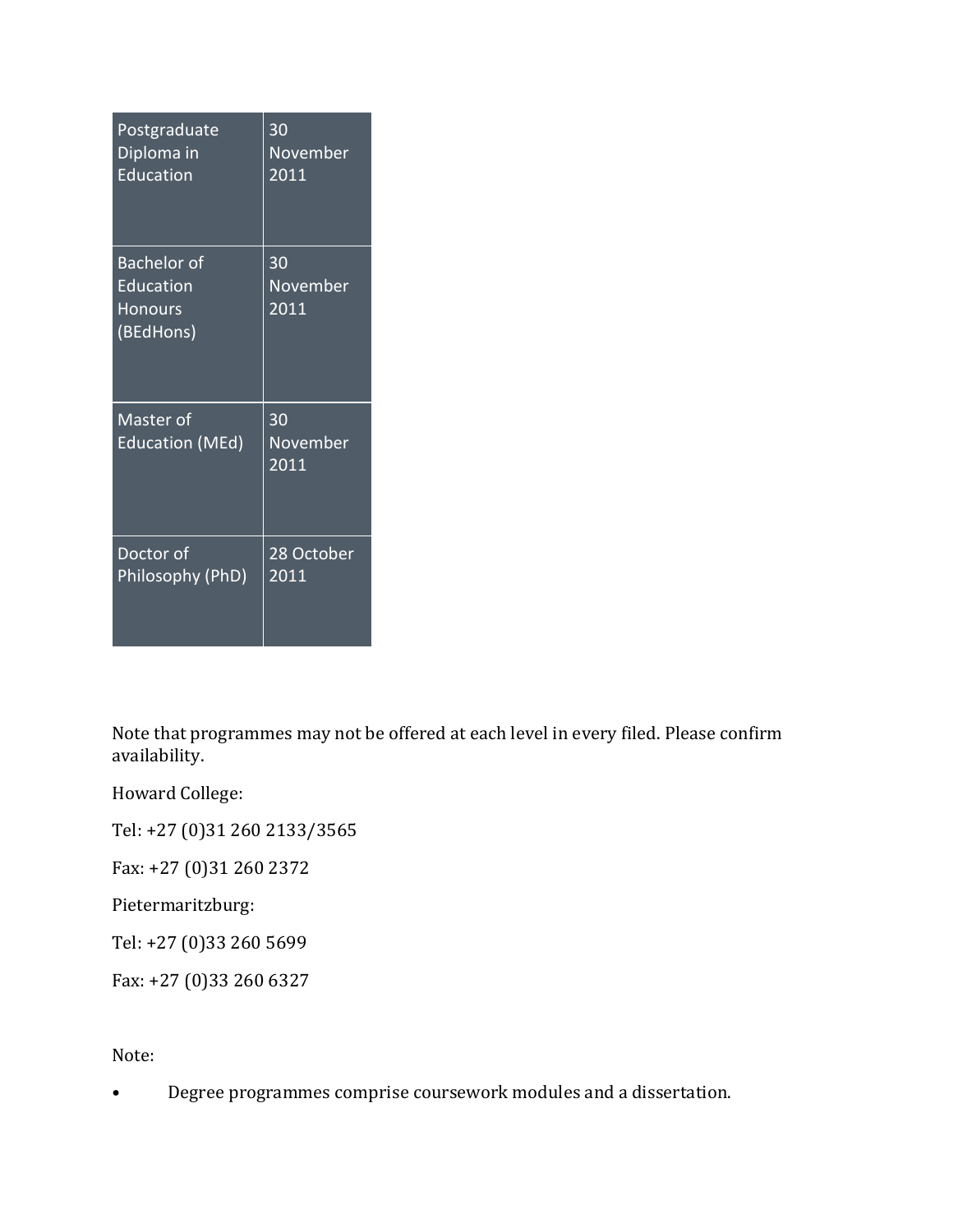• Uniform modular structures permit both disciplinary and interdisciplinary programme 'packages'.

• Several programmes are aimed not only at the academy, but also at the public and private sectors.

- Students may enrol for components of programmes as transferable credits.
- Supervision is provided, also, in Masters and PhD research by thesis.
- In Music, both the MMus and the PhD may also be obtained by performance or composition.

| <b>Closing date for applications:</b>                                                                                    |                                    |  |
|--------------------------------------------------------------------------------------------------------------------------|------------------------------------|--|
| <b>Howard College</b>                                                                                                    |                                    |  |
| Psychology:<br><b>Honours</b>                                                                                            | 31 October of<br>previous year     |  |
| <b>Masters</b>                                                                                                           | 31 July of<br>previous year        |  |
| Postgraduate<br>Diplomas,<br><b>Honours and</b><br><b>Masters</b><br>Coursework<br>programmes in<br>other<br>disciplines | For entry into<br>Semester 1:      |  |
|                                                                                                                          | 30 November<br>of previous<br>year |  |
|                                                                                                                          | For entry into                     |  |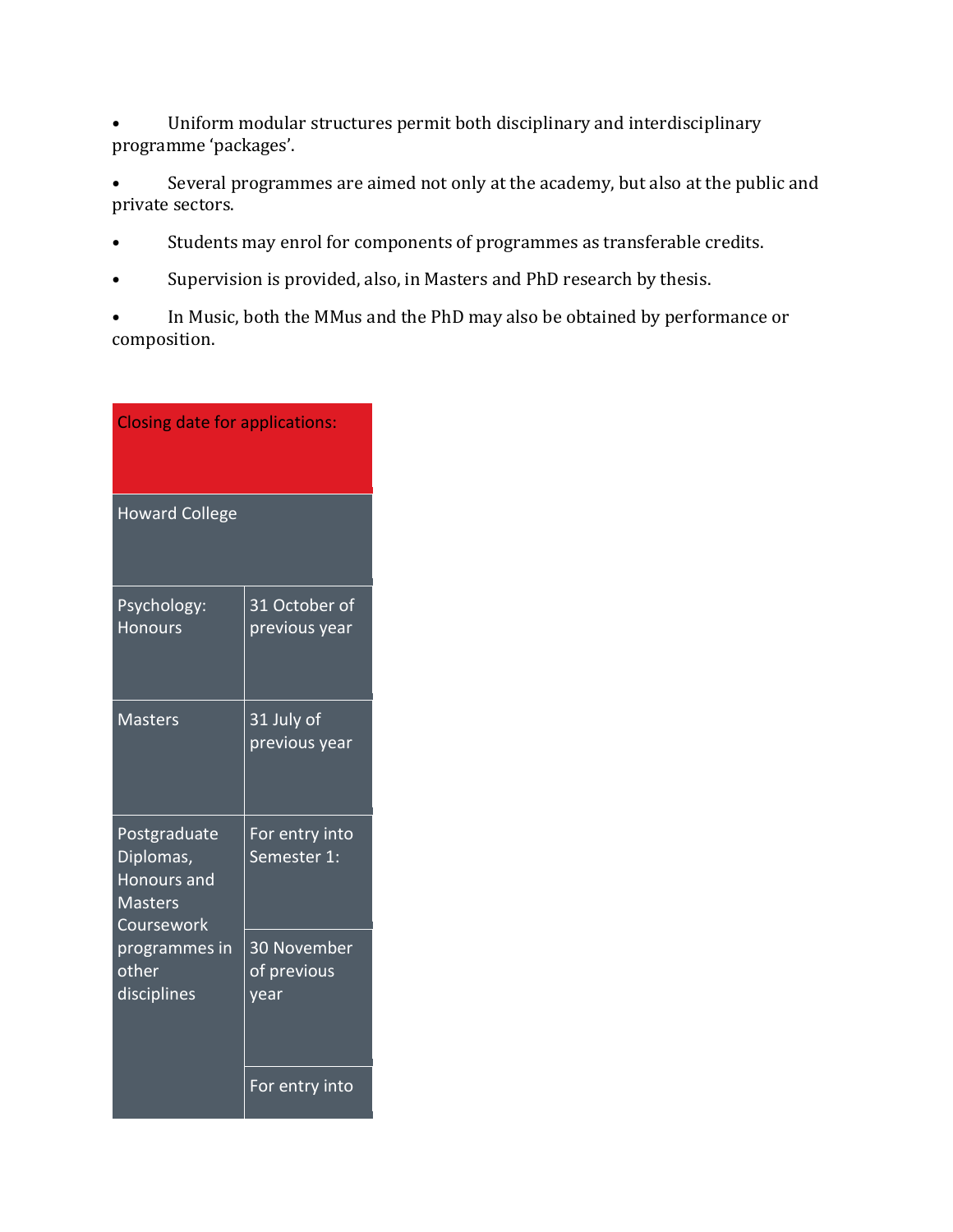|                                                                            | Semester 2:                                                                                                                                                                                                |
|----------------------------------------------------------------------------|------------------------------------------------------------------------------------------------------------------------------------------------------------------------------------------------------------|
|                                                                            | 30 April of<br>current year                                                                                                                                                                                |
| <b>Masters and</b><br>PhD (Research)                                       | <b>Please confirm</b><br>closing date<br>with School<br>concerned.                                                                                                                                         |
| Pietermaritzburg                                                           |                                                                                                                                                                                                            |
| Psychology:<br><b>Honours</b>                                              | 28 October of<br>previous year                                                                                                                                                                             |
| <b>Masters</b><br>Coursework                                               | 31 July of<br>previous year                                                                                                                                                                                |
| Theology:<br><b>Honours</b><br>and Masters<br>(Coursework<br>and Research) | 31 August of<br>previous<br>year.<br><b>Students are</b><br>also required<br>to complete<br>the schools<br>application<br>form. Forms<br>$\overline{\mathsf{can}}$ be<br>downloaded<br>from the<br>website |